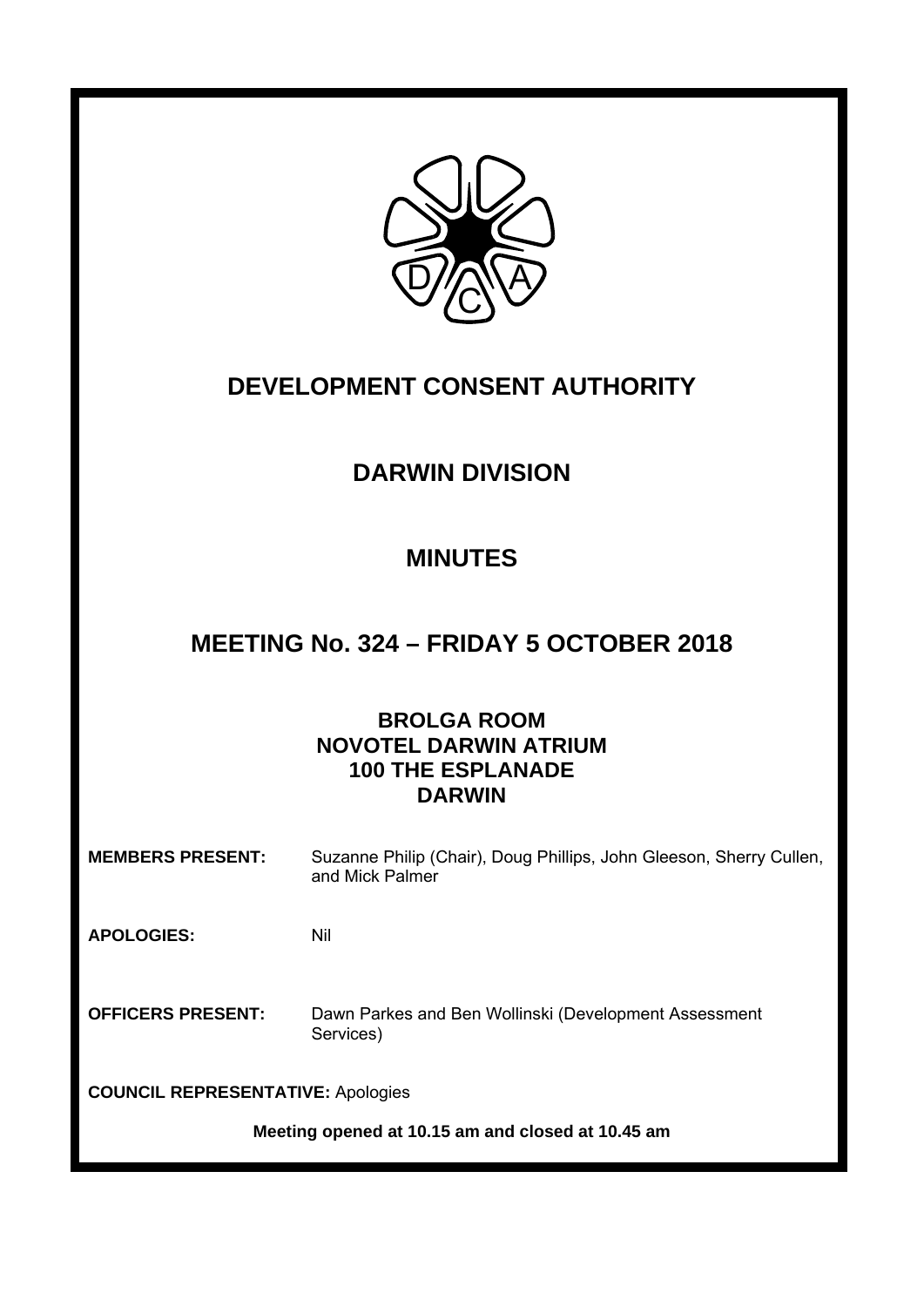**THE MINUTES RECORD OF THE EVIDENTIARY STAGE AND THE DELIBERATIVE STAGE ARE RECORDED SEPARATELY. THESE MINUTES RECORD THE DELIBERATIVE STAGE. THE TWO STAGES ARE GENERALLY HELD AT DIFFERENT TIMES DURING THE MEETING AND INVITEES ARE PRESENT FOR THE EVIDENTIARY STAGE ONLY.** 

#### **ITEM 1 31.5M HIGH TELECOMMUNICATIONS FACILITY WITH ASSOCIATED PA2018/0342 ANTENNAS AND EQUIPMENT SHELTER SECTION 6196 (171) HIDDEN VALLEY ROAD, HUNDRED OF BAGOT<br>APPLICANT VISIONSTREAM VISIONSTREAM**

Daniel Hay from Visionstream and Rafael Sterk from Telstra attended.

**RESOLVED** That, pursuant to section 53(a) of the *Planning Act*, the Development Consent **169/18** Authority consent to the application to develop Section 6196 (171) Hidden Valley Road, Hundred of Bagot for the purpose of a 31.5m high telecommunications facility with associated antennas and equipment shelter, subject to the following conditions:

#### **GENERAL CONDITIONS**

- 1. The works carried out under this permit shall be in accordance with the drawings endorsed as forming part of this permit.
- 2. The owner of the land must enter into agreements with the relevant authorities for the provision of electricity facilities to the development shown on the endorsed plan in accordance with the authority's requirements and relevant legislation at the time.
- 3. Any developments on or adjacent to any easements on site shall be carried out to the requirements of the relevant service authority to the satisfaction of the consent authority.
- 4. Appropriate soil erosion, sediment and dust control measures must be effectively implemented throughout the construction stage of the development and all disturbed soil surfaces must be suitably stabilised against erosion at completion of works, to the satisfaction of the Consent Authority.

#### **NOTES**

- 1. The site is subject to the 'Defence Areas Control Regulations (DACR)'. All structures, including temporary structures, higher than 15m above ground level, including, but not limited to, additional buildings, light poles, cranes used during construction, vegetation etc., require approval from the Department of Defence.
- 2. Darwin International Airport advises that separate requests for assessment and approval must be submitted to Darwin International Airport and the Department of Defence for any cranes used during construction that will infringe on either the Obstacle Limitation Surfaces (OLS) or Procedures for Air Navigation Services – Operations (PANS-OPS) surfaces for Darwin Airport.

These minutes record persons in attendance at the meeting and the resolutions of the Development Consent Authority on applications before it. Reliance on these minutes should be limited to exclude uses of an evidentiary nature.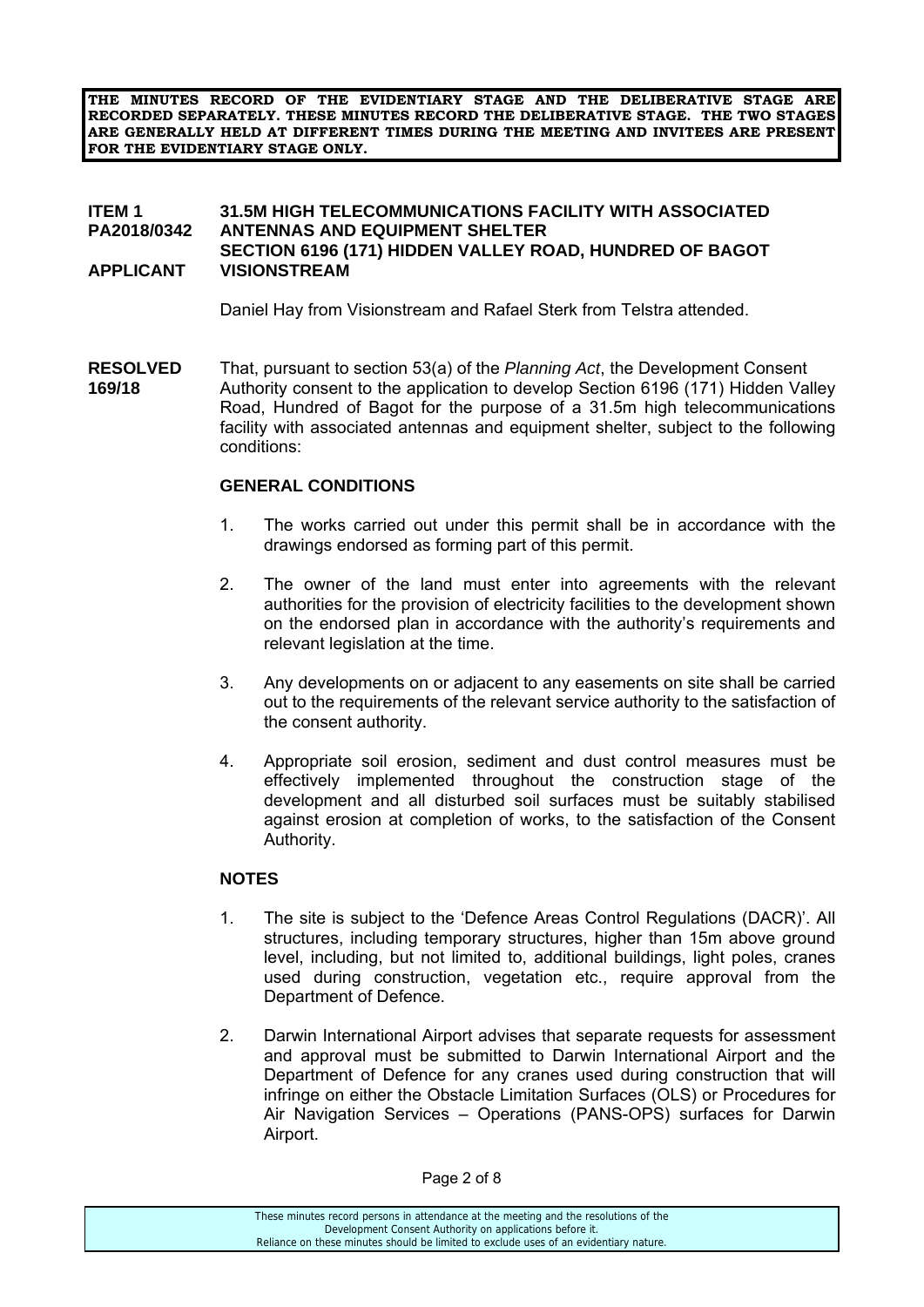- 3. The Power and Water Corporation advises that the Power Network Engineering Section (powerconnections@powerwater.com.au) should be contacted via email a minimum of 1 month prior to construction works commencing in order to determine the Corporation's servicing requirements, and the need for upgrading of on-site and/or surrounding infrastructure.
- 4. The Northern Territory Environment Protection Authority advises that construction work should be conducted in accordance with the Authority's Noise Guidelines for Development Sites in the Northern Territory. The guidelines specify that on-site construction activities are restricted to between 7am and 7pm Monday to Saturday and 9am to 6pm Sunday and Public Holidays. For construction activities outside these hours refer to the guidelines for further information.
- 5. Professional advice regarding implementation of soil erosion control and dust control measures to be employed throughout the construction phase of the development are available from the Department of Environment and Natural Resources. Information can be obtained from the IECA Best Practice Erosion and Sediment Control Guidelines 2008 available at www.austieca.com.au and the NTG website https://nt.gov.au/environment/soil-land-vegetation.

### **REASONS FOR THE DECISION**

1. Pursuant to section 51(a) of the *Planning Act,* the consent authority must take into consideration the planning scheme that applies to the land to which the application relates.

 The subject site is situated next to the Hidden Valley Motor Sports Complex. The site is located within Zone OR (Organised Recreation). Zone OR is to provide areas for organised recreational activities. Development is to be limited to that which is consistent with the recreational opportunities of the land.

 The proposal is considered not to negatively impact on organised recreational activities, with the development expected to support patronage and recreational opportunities of the motor sport complex. The development of the site is consistent with the intended zoning.

The application is supported in this instance as:

- The proposal was assessed against the Northern Territory Planning Scheme and was found compliant.
- The development is expected to support patronage and recreational opportunities of the motor sport complex.
- It is anticipated that the addition of this telecommunication facility will not have any detrimental effects on amenity, as existing telecommunication facilities exist within the locality.
- Visual impacts of the telecommunication facility have been minimised.
- An improvement of telecommunications in the vicinity, motor sport complex and along Tiger Brennan Drive is expected with the proposed telecommunication facility.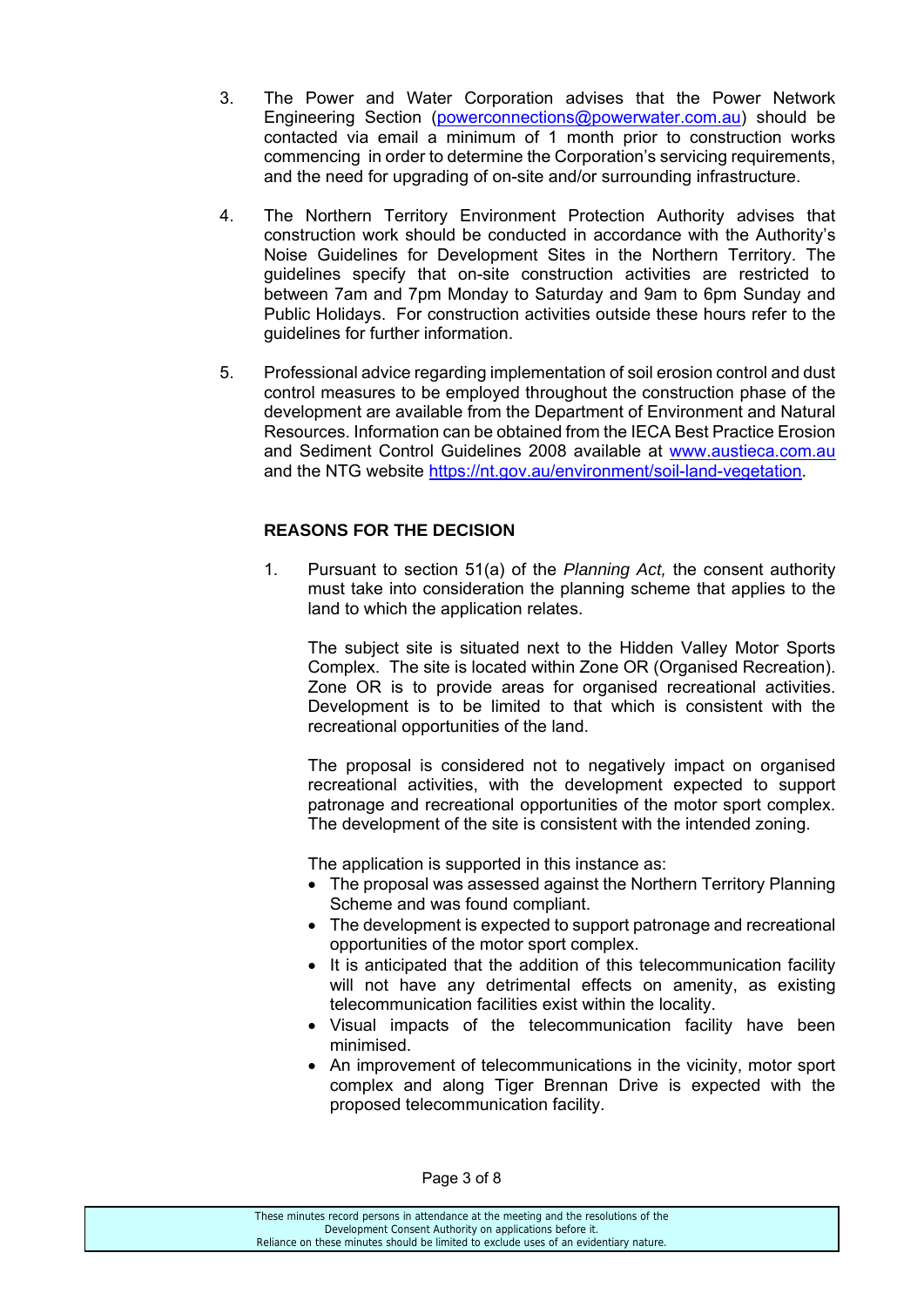2. Pursuant to section 51(j) of the *Planning Act*, the consent authority must take into consideration the capability of the land to which the proposed development relates to support the proposed development and the effect of the development on the land and on other land, the physical characteristics of which may be affected by the development.

 The proposed development does not require the preparation of any environmental reports or impact statements under the *Environmental Assessment Act*.

 The development proposal will not limit the uses or development within the zone. Power and Water Corporation (PWC) have advised that the development falls within Berrimah Wastewater Stabilisation Ponds odour risk area and a cautionary notification on the land title must be provided to the satisfaction of PWC. DAS considers that the request for a cautionary notice is not warranted in this instance as the proposed development is for a telecommunications facility that is uninhabited and therefore will not be impacted by odour.

 The land is considered capable of supporting the proposed development and no other concerns with land capability were raised by service authorities.

3. Pursuant to section 51(n) of the *Planning Act*, the consent authority must take into consideration the potential impact on the existing and future amenity of the area in which the land is situated.

 The addition of a telecommunication facility would be unlikely to have an adverse impact on the existing and future amenity of the area, as there is an existing telecommunication facilities nearby. Visual aesthetics impacting adjoining properties will be minimal as the proposed telecommunication tower is:

- Smaller than the nearby telecommunications tower.
- Located further away from Tiger Brennan Drive and residential areas than the nearby telecommunications tower.
- Close to existing powerlines.
- Adjacent to the existing motor sports complex with its light towers approved under development permit DP17/0465 for 20 x 12m and 1 x 20m lighting towers.

**ACTION:** Notice of Consent and Development Permit

#### **ITEM 2 CHANGE OF USE FROM WAREHOUSE TO OFFICE PA2018/0352 SECTION 5098 (116) REICHARDT, HUNDRED OF BAGOT APPLICANT ABP PERMITS PTY LTD**

Garry Cross, General Manager Tiwi Land Council attended.

 Mr Cross tabled an extract from a valuation report for the building identifying that there was 384m² of office space available within the building.

Page 4 of 8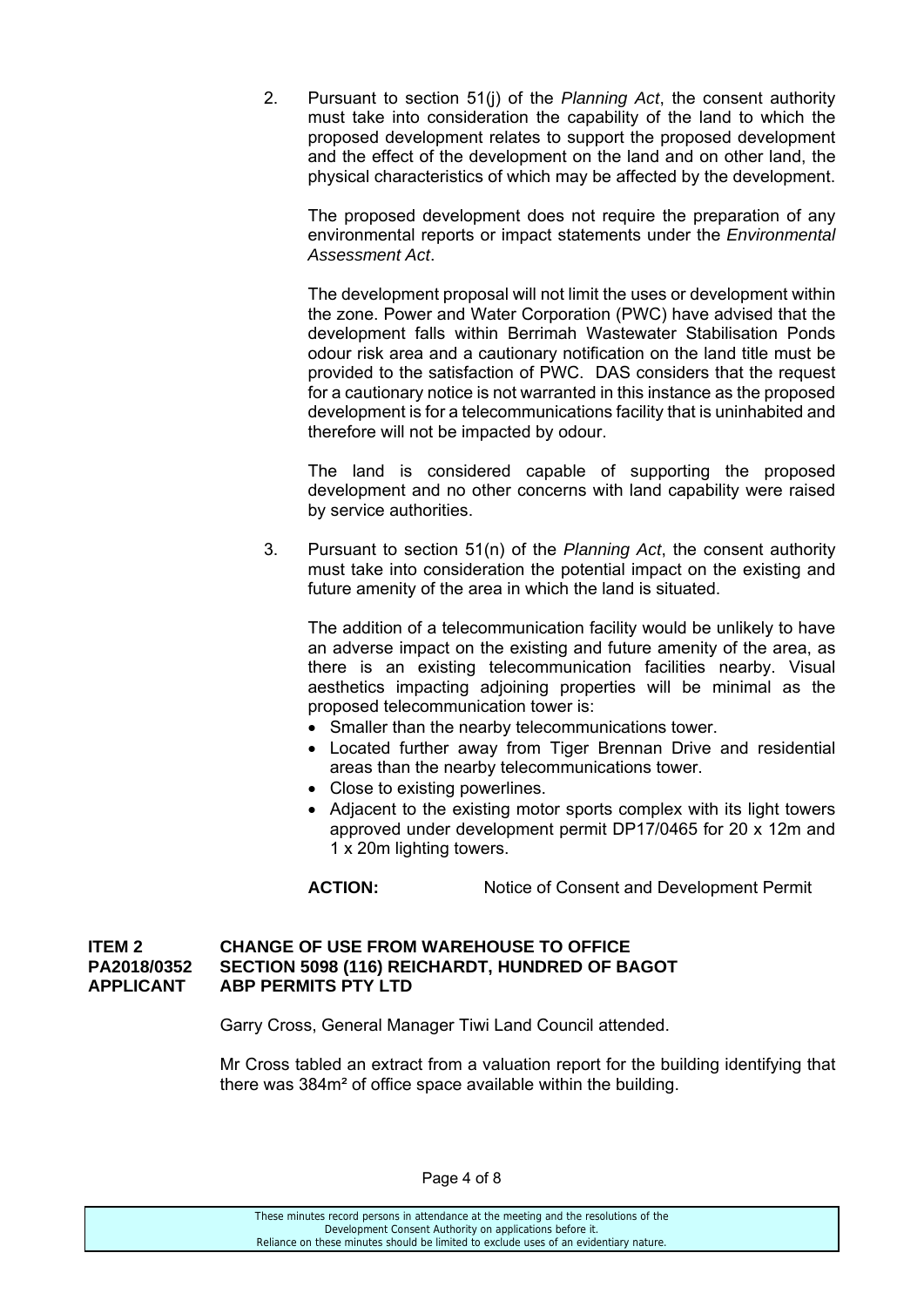**RESOLVED** That, the Development Consent Authority vary the requirements of Clause **170/18** 6.5.3 (Parking Layout) of the Northern Territory Planning Scheme, and pursuant to section 53(a) of the *Planning Act*, consent to the application to develop Section 5098 (116) Reichardt Road, Hundred of Bagot for the purpose of change of use from warehouse to office, subject to the following conditions:

### **CONDITIONS PRECEDENT**

- 1. Prior to the endorsement of plans and prior to the commencement of works (including site preparation), an amended site or landscaping plan detailing the location and plant species along both street frontages to the satisfaction of the consent authority, must be submitted to and approved by the consent authority. When approved, the plans will be endorsed and will then form part of the permit. The plans must be drawn to scale with dimensions and must be generally in accordance with the plans submitted with the application.
- 2. Prior to the endorsement of plans and prior to the commencement of works (including site preparation), written confirmation from a qualified traffic engineer that the car parking layout associated with the development complies with the relevant Australian Standards for car parking must be provided in instances where the car parking layout does not comply with the minimum requirements of Clause 6.5.3 (Parking Layout) of the Northern Territory Planning Scheme, to the satisfaction of the consent authority.

### **GENERAL CONDITIONS**

- 3. The works carried out under this permit shall be in accordance with the drawings endorsed as forming part of this permit.
- 4. The owner of the land must enter into agreements with the relevant authorities for the provision of water supply, drainage, sewerage, and electricity services to the development shown on the endorsed plans in accordance with the authorities' requirements and relevant legislation at the time.
- 5. Before the use or occupation of the development starts, the area(s) set-aside for the parking of vehicles and access lanes as shown on the endorsed plans must be:
	- (a) constructed;
	- (b) properly formed to such levels that they can be used in accordance with the plans:
	- (c) surfaced with an all-weather-seal coat;
	- (d) drained;
	- (e) line marked to indicate each car space and all access lanes; and
	- (f) clearly marked to show the direction of traffic along access lanes and driveways to the satisfaction of the consent authority.

Car spaces, access lanes and driveways must be kept available for these purposes at all times.

6. No fence, hedge, tree or other obstruction exceeding a height of 0.6m is to be planted or erected so that it would obscure sight lines at the junction of the driveway and the public street.

Page 5 of 8

These minutes record persons in attendance at the meeting and the resolutions of the Development Consent Authority on applications before it. Reliance on these minutes should be limited to exclude uses of an evidentiary nature.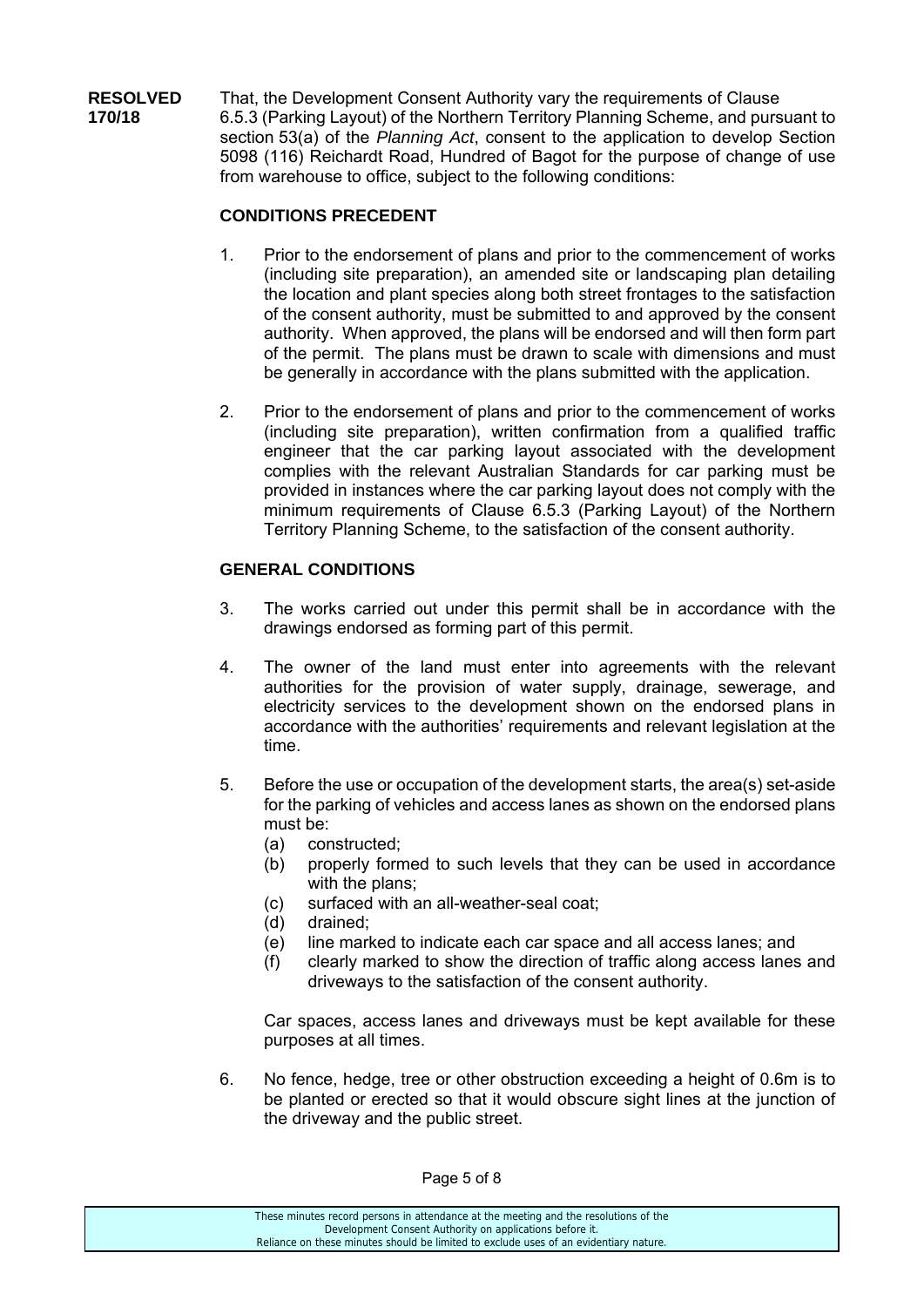- 7. Before the use/occupation of the development starts, the landscaping works shown on the endorsed plans must be carried out and completed to the satisfaction of the consent authority.
- 8. The landscaping shown on the endorsed plans must be maintained to the satisfaction of the consent authority, including that any dead, diseased or damaged plants are to be replaced.

### **NOTES**

- 1. The Power and Water Corporation advises that the Water and Sewer Services **Development** Development Section (landdevelopmentnorth@powerwater.com.au) and Power Network Engineering Section (powerconnections@powerwater.com.au) should be contacted via email a minimum of 1 month prior to construction works commencing to determine the Corporation's servicing requirements, and the need for upgrading of on-site and/or surrounding infrastructure.
- 2. The Northern Territory Environment Protection Authority advises that construction work should be conducted in accordance with the Authority's Noise Guidelines for Development Sites in the Northern Territory. The guidelines specify that on-site construction activities are restricted to between 7am and 7pm Monday to Saturday and 9am to 6pm Sunday and Public Holidays. For construction activities outside these hours refer to the guidelines for further information.
- 3. Professional advice regarding implementation of soil erosion control and dust control measures to be employed throughout the construction phase of the development are available from the Department of Environment and Natural Resources. Information can be obtained from the IECA Best Practice Erosion and Sediment Control Guidelines 2008 available at www.austieca.com.au and the NTG website https://nt.gov.au/environment/soil-land-vegetation.

### **REASONS FOR THE DECISION**

1. Pursuant to section 51(a) of the *Planning Act,* the consent authority must take into consideration the planning scheme that applies to the land to which the application relates.

The subject site is located within Zone GI (General Industry). The primary purpose of Zone GI is to provide for general industry. Offices are expected to primarily provide a service to the general industry in the zone and be of a size commensurate with the service provided.

Office uses are commonly found within industrial zones as ancillary uses to industrial developments and are often permitted forms of development under the Planning Scheme. While offices in zone GI are expected to primarily provide a service to the general industry, an office is a discretionary form of development under the Planning Scheme.

Page 6 of 8 The authority determined that in this instance the site was appropriate for the development of an office and noted the location of the site in close proximity to land in zones LI (Light Industry) and SC (Service Commercial) that are developed for similar commercial uses. The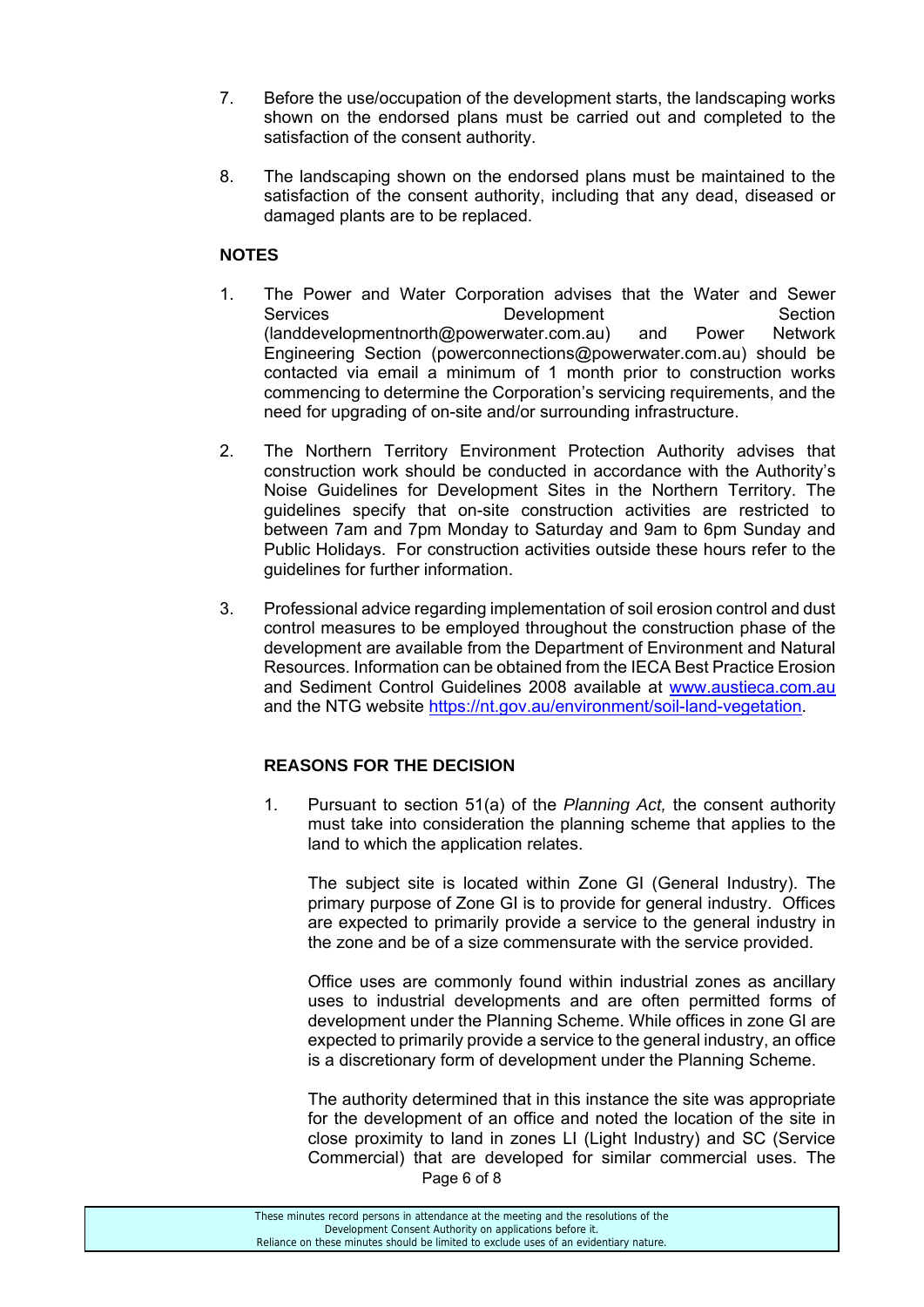authority also noted the retention of some warehouse space within the development to accommodate the Tiwi Land Council's specific needs to store items for transport to their main offices on the Tiwi Islands.

The authority raised the matter of reverse sensitivity issues given the sites' location adjacent to general industry uses and the potential for these uses to intensify in the future. Tiwi Land Council General Manager Mr Cross addressed concerns relating to the potential impact on their amenity and referenced the impact of the adjoining lots with noise that occurs due to boat building, metal fabrication and handling. Mr Cross considered that the impact arising from these intensive industrial uses as not being intrusive, with the impact on amenity of their office space minimal and continues to find the site suitable for their needs.

2. Mr Cross provided amended plans demonstrating compliance with Clauses 6.5.1 (Parking Requirements), 9.1.1 (Industrial Setbacks) and requested a variation to Clause 6.5.3 (Parking Layout).

Clause 2.5(4) (Exercise of Discretion by the Consent Authority) allows the authority to vary the provisions of Parts 4 or 5 only if it is satisfied that special circumstances justify the giving of consent.

The non-compliance is limited to two areas of the driveway where the width reduces to less than the required 6m. The application is supported in this instance as:

- Mr Cross demonstrated the capacity for vehicles to adequately manoeuvre on site with the car parking area being functional and appropriately designed, satisfying the purpose of Clause 6.5.3 (Parking Layout);
- Mr Cross explained that the area identified for loading will rarely be utilised and therefore in reality the driveway in this area will meet the minimum 6m width requirement; and
- The carpark is expected to be used by staff only with limited vehicle movements throughout the day reducing the potential for any conflict as a result of a reduced driveway width.

Furthermore, a condition precedent has been included on the development permit requiring written confirmation from a qualified traffic engineer that the car parking layout associated with the development complies with the relevant Australian Standards to ensure that the purpose of Clause 6.5.3 is achieved.

- 3. The authority noted that the amended plans did not include landscaping details for the entire length of the street frontages as required by Clause 9.1.1 (Industrial Setbacks). As no variation is being sought to this requirement a condition precedent has been included on the development permit requiring the submission of further amended plans to include the provision of landscaping along all street frontages.
- 4. Pursuant to section 51(j) of the *Planning Act*, the consent authority must take into consideration the capability of the land to which the proposed development relates to support the proposed development and the effect